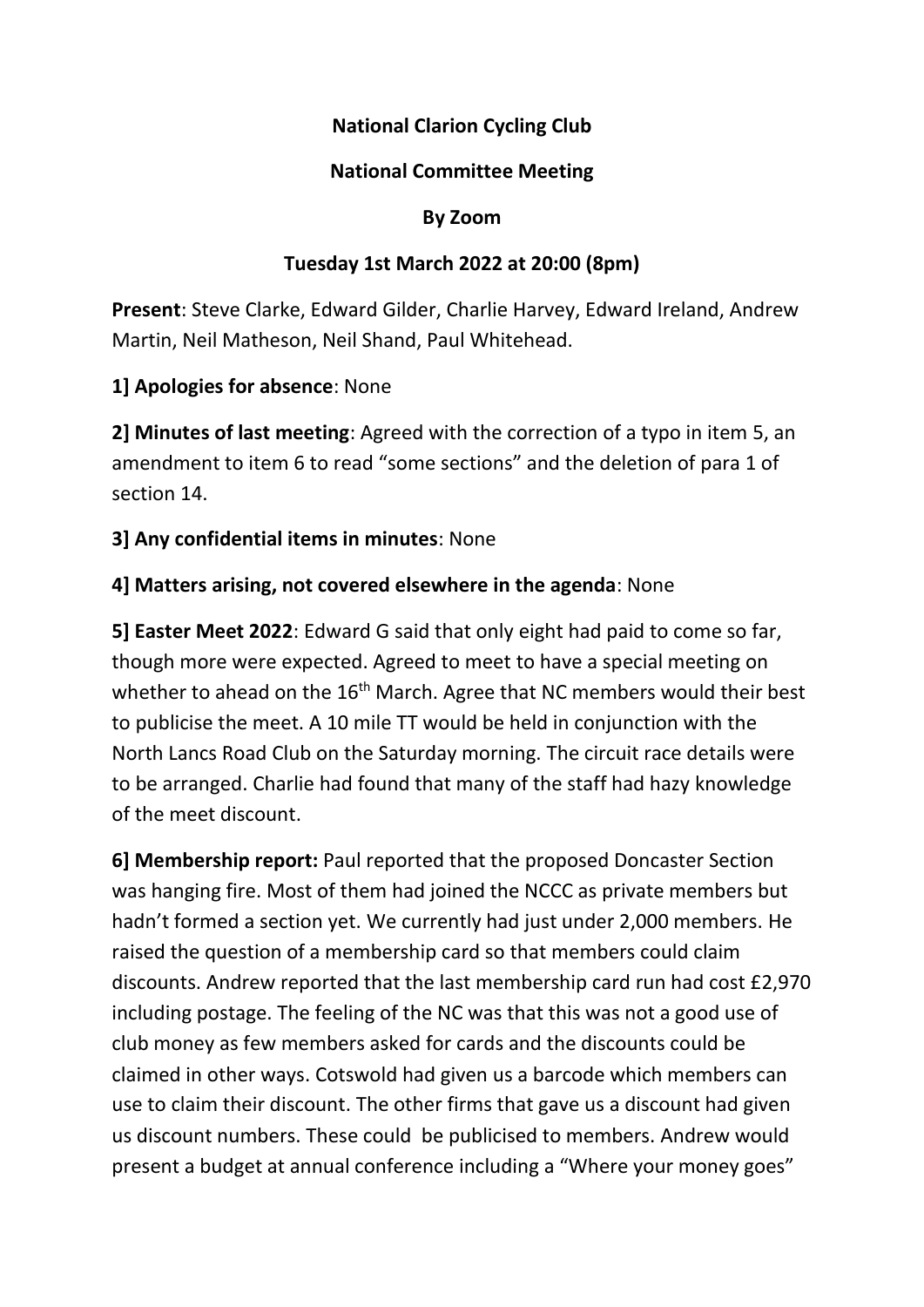guide outlining how the membership fees were used. Paul noted that some sections was charging its junior members £7 so that, in effect, the adult members were subsidising them. Edward had been emailing sections with their numbers so they know what to pay. Two sections had already paid some of their subs in January. We had about 80 private members. Steve asked if there any concentrations of private members who might form new sections. Paul would look into this. Edward G would contact some former Crewe Clarion members who were no longer members. Neil S would send him their contact details. Saddleworth was remaining in the NCCC but retaining the pre-2021 objects in their own constitution. The West of Scotland group had send Andrew a cheque for £100.

**7] Membership issue**: London Clarion had refused to renew Charlie's membership so he would be accepting an invitation to join Broadland Clarion. Paul would check to see if we had enough private members In Hertfordshire so he could join a section there. Steve would put a post on our Facebook page about this.

**8] Collection of subscriptions** (Paul / Andrew): West Lothian have paid what was owing. Three sections were still owing. Calder and Blackpool had not paid in 2019,2020 and 2021. Paul would follow up with Blackpool. Coatbridge had paid in 2021 but not 2019 and 2020. Changes in Treasurer or Secretary seemed to be the usual reason for a problem. Edward would send emails to remind Calder and Coatbridge.

**9] Website / email – further updates** (Neil M): No invoice had been received yet from Tasty. Neil M would send their contact details to Andrew, who would email them. Now we had more email addresses available from them, we would create new mails. Agreed to set up chair@ and president@. He would sent out login and password instructions to those who had Clarion email addresses. Racing@ and membership@ seemed to be working but Edward G was having problems with accessing bike@. Some members had been having problems paying for the Easter Meet through PayPal though it was agreed to stick with it for the time being.

**10] Boots & Spurs / Boots & Spurs Extra** (Edward G): Boot & Spurs had gone to the printer. It had proved difficult to get copy from the sections. He thanked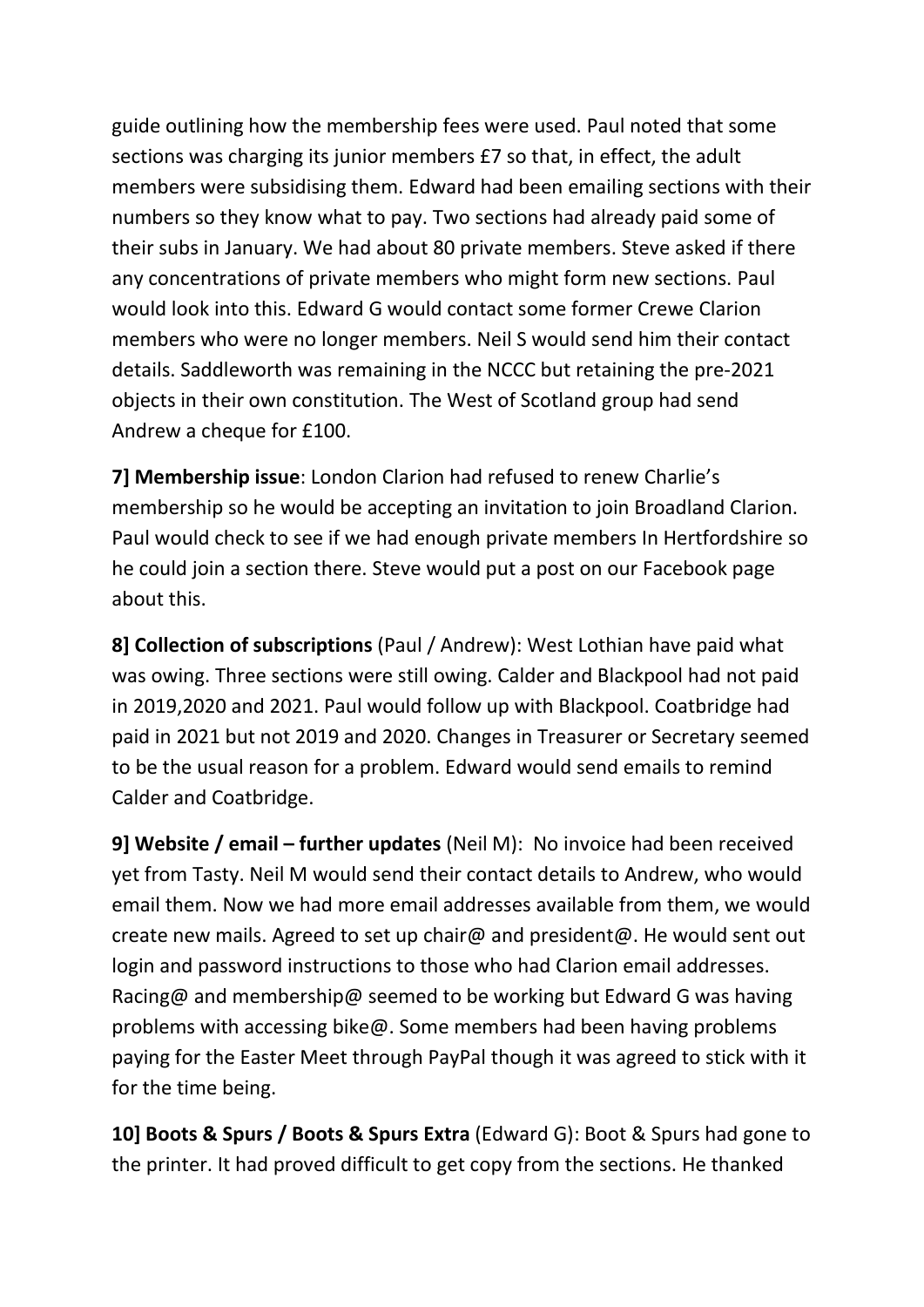Paul whose piece on his tour of the Alps was a major item of the edition. He asked Steve to send him the racing calendar for the next Boots & Spurs Extra.

**11] Competitions and Events**: Steve reported that most of the races had been organised, except for the hill climb and the cyclo-cross. He was considering an Autumn meet at Ironbridge. Joanna and Francis were working on the records. Neil M mentioned that it had been agreed at the last Annual Conference to put the club's records on the website.

**12] Any campaigning news**: Charlie reported that another cyclist had been killed on the Holborn gyratory system. There had been another death the previous summer and eight in all since 2008. The London Cycling Campaign would be organising a vigil and demonstration. Several members of London Clarion had attended the one last year and he expected that there would be a Clarion presence at this one.

# **13] AOB**:

Edward G asked if his postage receipts had been received. Andrew confirmed they had.

Steve asked Edward G if he had received an email re: support for coach education. Edward asked for it to be sent to him the message again. This could be discussed at our special meeting on 16<sup>th</sup> March. Neil reported that there was a shortage of suitable British Cycling (BC) courses. The possibility for a private BC was discussed.

### **14] Time and date of next meetings** (on Zoom)

Wednesday 16<sup>th</sup> March, special meeting re: Easter Meet and support for youth coaching.

Tuesday 5<sup>th</sup> April, regular meeting.

Both at 20:00, (8pm)

**Appendix 1**: Notes on meeting of 16/3/22. Apologies from Andrew. Other NC members present.

**1] Support for coach education**: Steve had passed on Edward G's contact details but as yet he had not yet received the email.